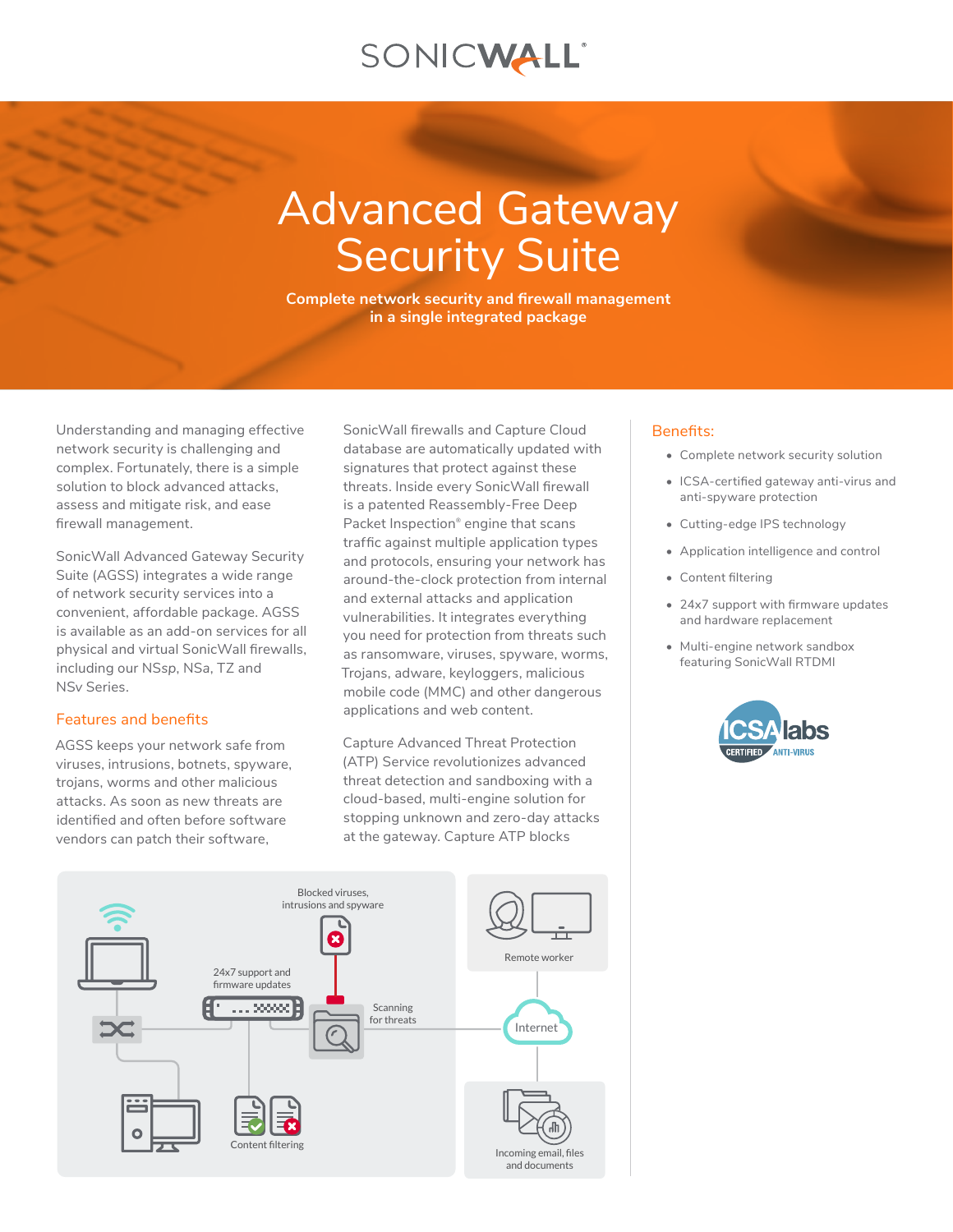zero-day attacks before they enter your network. It lets you establish advanced protection against the changing threat landscape and analyze a broad range of file types.

Capture ATP features SonicWall's Real-Time Deep Memory Inspection (RTDMI) technology which detects and blocks malware that does not exhibit any malicious behavior or hides its weaponry via encryption. By forcing malware to reveal its weaponry into memory, the RTDMI engine proactively detects and blocks mass-market, never-before-seen threats and unknown malware, accurately utilizing real-time memory-based inspection techniques.

ICSA-certified gateway anti-virus and anti-spyware protection combines network-based anti-malware with a dynamically updated cloud database of tens of millions of malware signatures. This adds deep security protection

against advanced modern threats continuously in real time. Dynamic spyware protection blocks the installation of malicious spyware and disrupts existing spyware communications.

Cutting-edge IPS technology protects against worms, trojans, software vulnerabilities and other intrusions by scanning all network traffic for malicious or anomalous patterns, thereby increasing network reliability and performance.

Application intelligence and control is a set of granular, application-specific policies providing application classification and policy enforcement to help administrators control and manage both business and non-business related applications.

**Content Filtering Services (CFS)** lets you enforce Internet use policies and control internal access to inappropriate, unproductive and potentially illegal web content with comprehensive content

filtering. Website ratings cached locally on SonicWall firewalls make response time to frequently visited sites virtually instantaneous. Dynamically updated rating architecture cross-references all requested websites against a database in the cloud containing millions of URLs, IP addresses and domains and then compares each rating to the local policy setting.

**24x7 Support** with firmware updates and hardware replacement protects your business and your SonicWall investment. Software and firmware updates and upgrades maintain network security to keep your solution as good as new. Support includes around-theclock access to telephone and webbased support for basic configuration and troubleshooting assistance, as well as hardware replacement in the event of failure. You also receive an annual subscription to SonicWall Service Bulletins and access to electronic support tools and moderated discussion groups.

| Feature                    | <b>CGSS</b>  | <b>AGSS</b> |
|----------------------------|--------------|-------------|
| Gateway Anti-Virus         | $\checkmark$ |             |
| Intrusion Prevention       | $\vee$       | $\vee$      |
| <b>Application Control</b> | $\checkmark$ |             |
| Content Filtering          | <b>V</b>     |             |
| 24 x 7 Support             | $\checkmark$ |             |
| Capture ATP                | N            |             |

*AGSS is an upgrade over Comprehensive Gateway Security Suite (CGSS) that adds multi-engine sandboxing for superior protection.*